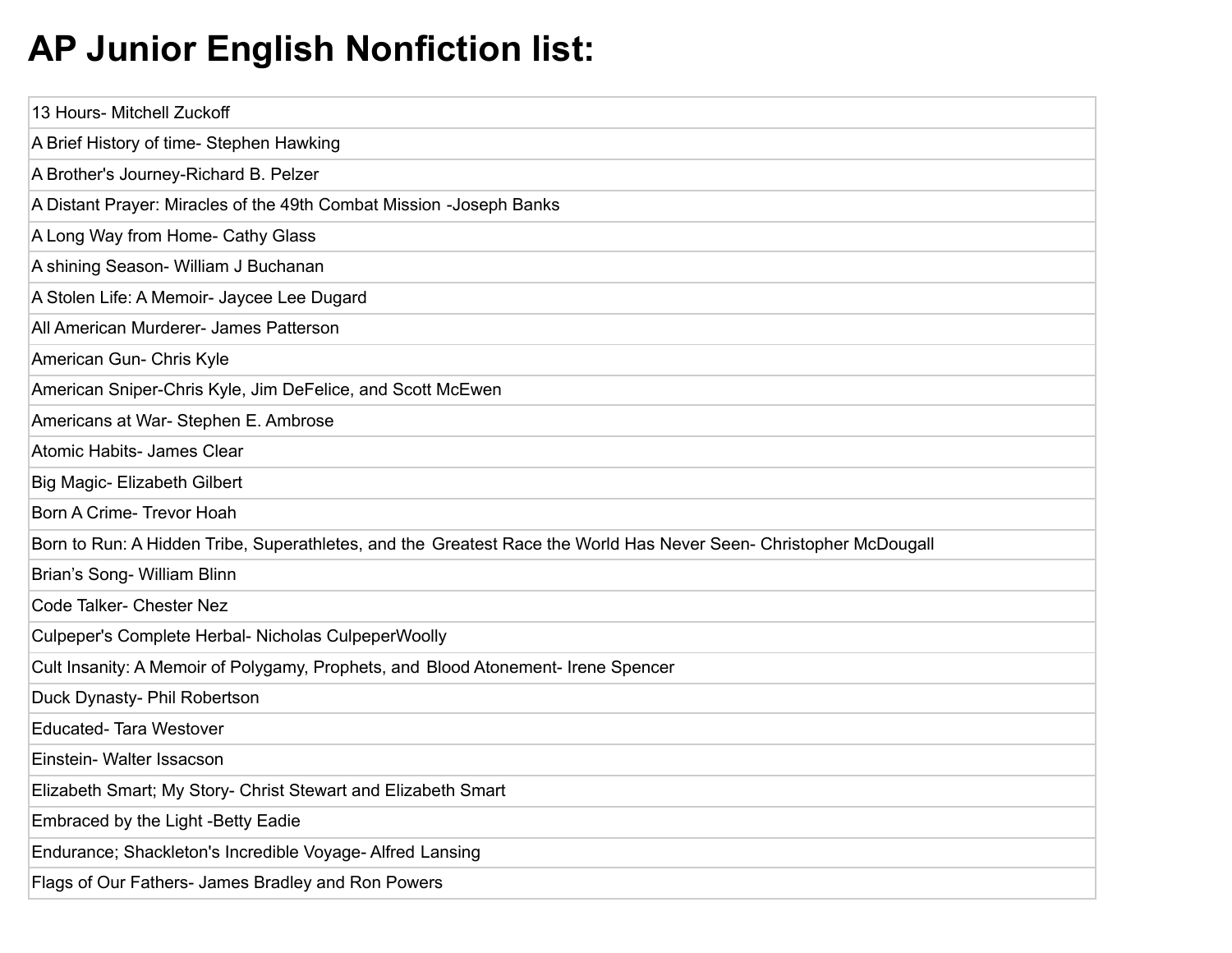| Flyboys- James Bradley                                                                                        |
|---------------------------------------------------------------------------------------------------------------|
| <b>Ghost Soldiers- Hampton Sides</b>                                                                          |
| Girl Wash Your Face- Rachel Hollis                                                                            |
| Gold Buckles Don't Lie: The Untold Tale of Fred Whitfield- Fred Whitfield and Terri Powers                    |
| Harriet Tubman- Catherine Clinton                                                                             |
| Helter Skelter- Curt Gentry and Vincent Bugliosi                                                              |
| How to Win Friends and Influence People- Dale Carnegie                                                        |
| I am Malala- Christina Lamb and Malala Yousafazi                                                              |
| I'll Be Gone in the Dark -Michelle McNamara                                                                   |
| If You Tell: A True Story of Murder, Family Secrets, and the Unbreakable Bond- Gregg Olsen                    |
| Ignition!; An Informal History of Liquid Rocket Propellants- John Drury Clark                                 |
| In the Company of Heroes- Mark Bowden, Michael Durant, and Steven Hartov                                      |
| Inge's War: A German Woman's Story of Family, Secrets, and Survival Under Hitler- Svenja O'Donnell            |
| Into Thin Air- Jon Krakauer                                                                                   |
| Just Listen: Discover the Secret to Getting Through to Absolutely Anyone -Mark Goulston                       |
| Just Mercy- Brian Stevenson                                                                                   |
| Killing Crazy Horse: The Merciless Indian Wars in America- Bill O'Reilly and Martin Dugard                    |
| Killing Jesus- Bill O'Reilly and Martin Dugard                                                                |
| Killing Lincoln: The Shocking Assassination That Changed America ForeverBill O'Reilly and Martin Dugard       |
| Lady Almina and the Real Downton Abbey: The Lost Legacy of Highclere Castle- Fiona, 8th Countess of Carnarvon |
| Last Man Out- Melissa Fay Greene                                                                              |
| Left to Tell; Discovery God Amidist the Rwandan Holocaust- Immaculee Ilibagiza and Steve Erwin                |
| Legends: The Best Players, Games, and Teams in Basketball- Howard Bryant                                      |
| Lights Out: A Cyberattack, A Nation Unprepared, Surviving the Aftermath-Ted Koppel                            |
| Listen, Learn, and Love: Embracing Lgbtq Latter-Day Saints- Richard Ostler                                    |
| Lone Survivor- Marcus Luttrell and Patrick Robinson                                                           |
| Lucky- Alice Sebold                                                                                           |
| Pirate Hunters: Treasure, Obsession, and the Search for a Legendary Pirate Ship- Robert Kurson                |
| Popular: Vintage Wisdom for a Modern Geek- Maya Van Wagenen                                                   |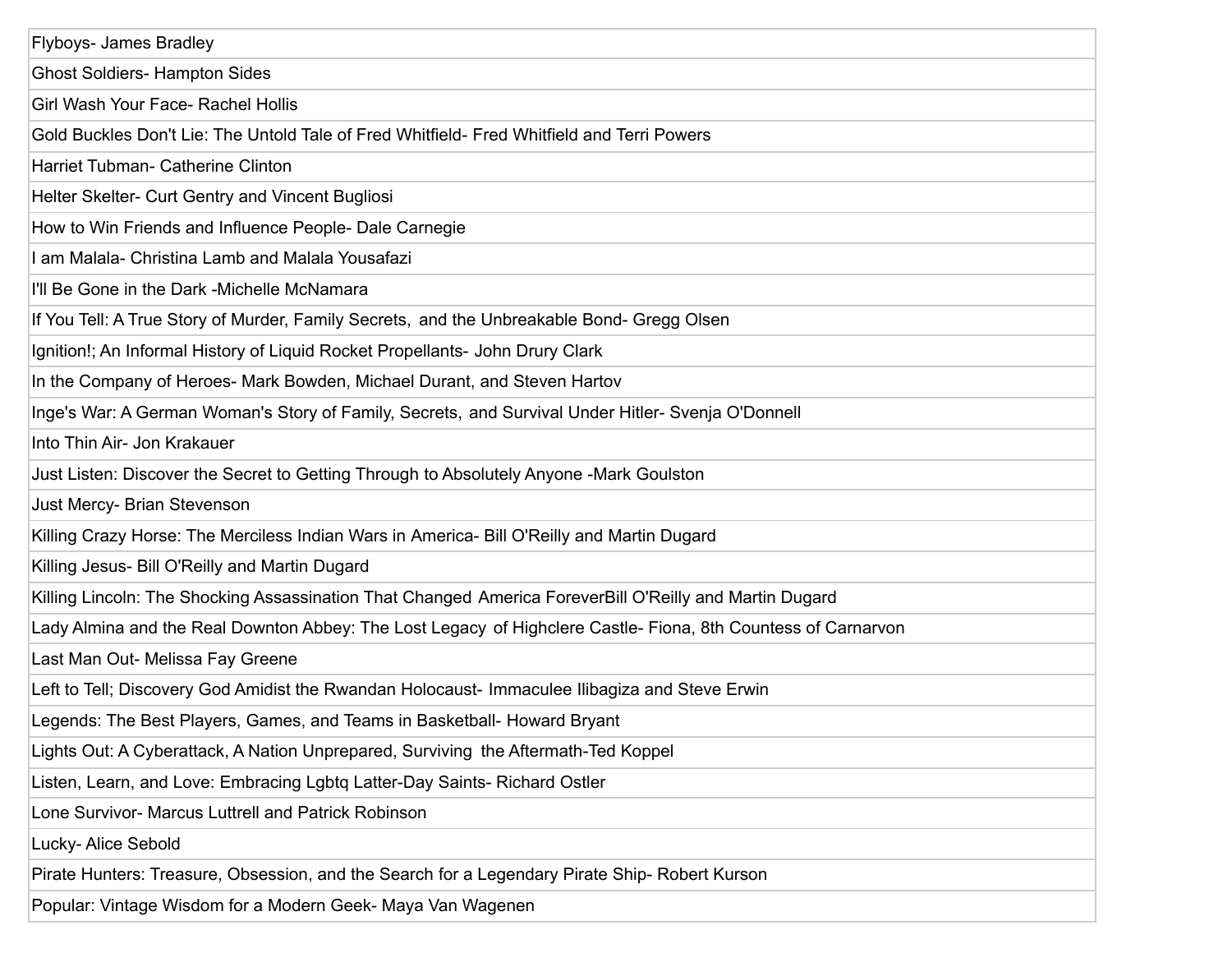| Portrait of a Killer; Jack the Ripper Case Closed- Patricia Cornwell                                                 |
|----------------------------------------------------------------------------------------------------------------------|
| QB- Steve Young                                                                                                      |
| Rocket Men: The Daring Odyssey of Apollo 8 and the Astronauts Who Made Man's First Journey to the Moon- Robert Kurso |
| Sabotage: The Mission to Destroy Hitler's Atomic Bomb- Neal Bascomb                                                  |
| Seven at Sea- Erik Orton and Emily Orton                                                                             |
| Shoe Dog- Phil Knight                                                                                                |
| Smarter Than You Think: How Technology Is Changing Our Minds for the Better- Clive Thompson                          |
| Taking Flight- Elaine DePrince and Michaela DePrince                                                                 |
| The 48 Laws of Power - Robert Greene                                                                                 |
| The Accursed Tower: The Fall of Acre and the End of the Crusades - Roger Crowley                                     |
| The Art of Resistance: My Four Years in the French Underground- Justus Rosenberg                                     |
| The Blind Side- Michael Lewis                                                                                        |
| The Boys in the Boat- Daniel Brown                                                                                   |
| The Contract: Jimmer Fredette- Pat Forde                                                                             |
| The Diary of a Young Girl-Anne Frank                                                                                 |
| The Gift of Fear- Gavin de Becker                                                                                    |
| The Girl in the Green Sweater- Krystyna Chiger                                                                       |
| The Grand Escape- Neal Bascomb                                                                                       |
| The Grim Sleeper- Christine Pelisek                                                                                  |
| The Hiding Place- Corrie Ten Boom                                                                                    |
| The Innocent Man- John Grisham                                                                                       |
| The Long Walk; The True Story of a Trek to Freedom- Slavomir Rawicz                                                  |
| The Magnolia Story- Chip Gaines and Joanna Gaines                                                                    |
| The Mastermind: Drugs. Empire. Murder. Betrayal.-Evan Ratliff                                                        |
| The Moon: A History for the Future -Oliver Morton                                                                    |
| The Nazi Hunters- Neal Bascomb                                                                                       |
| The Order of Time- Carlo Rovelli                                                                                     |
| The Privilege of Youth- Dave Pelzer                                                                                  |
| The Templars- Dan Jones                                                                                              |